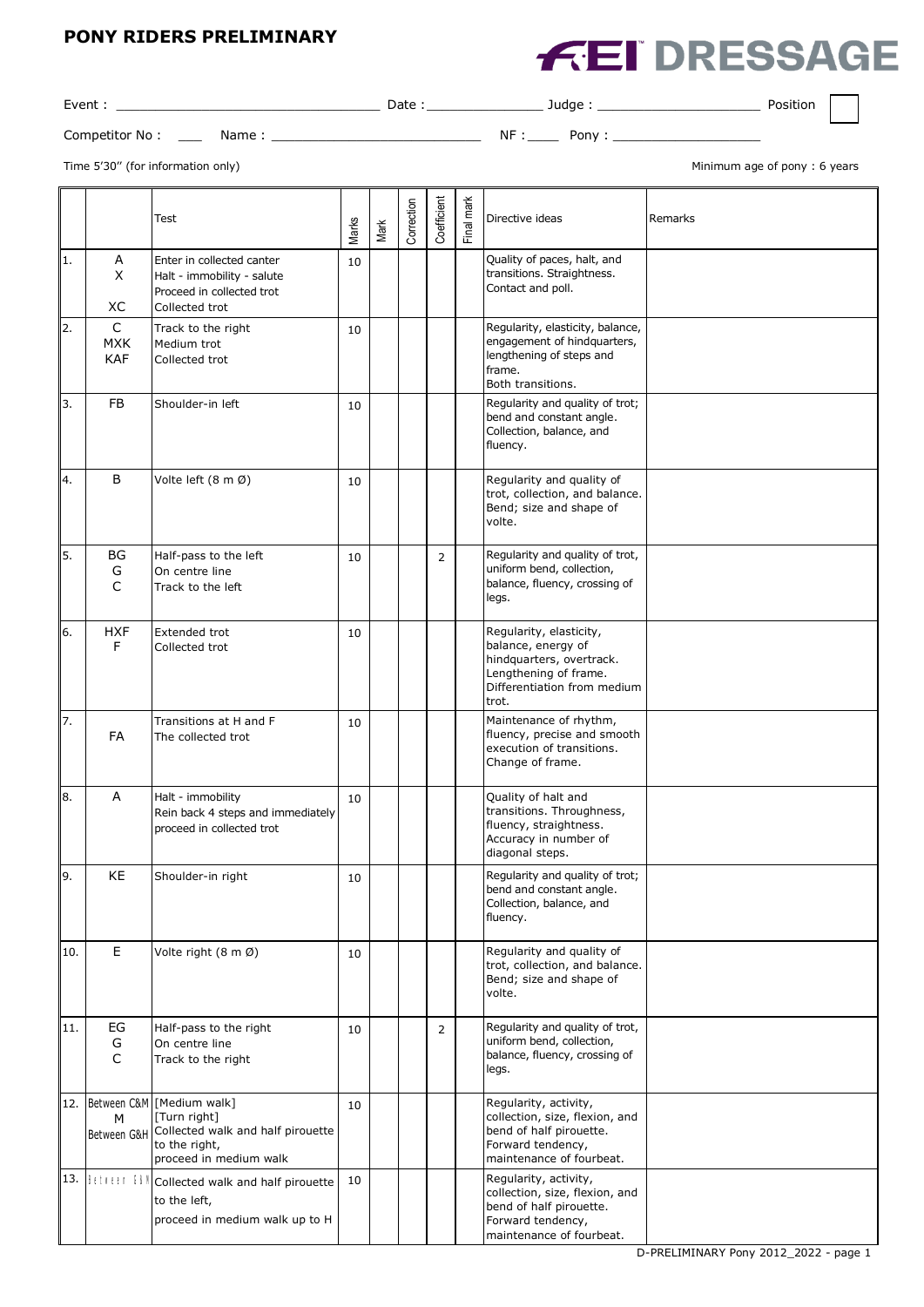## **PONY RIDERS PRELIMINARY**

Competitor No : \_\_\_ Name : \_\_\_\_\_\_\_\_\_\_\_\_\_\_\_\_\_\_\_\_\_\_\_\_\_\_\_ NF :\_\_\_\_ Pony : \_\_\_\_\_\_\_\_\_\_\_\_\_\_\_\_\_\_\_



|     |                       | Test                                                                                                    | Marks | Mark | Correction | Coefficient    | Final mark | Directive ideas                                                                                                                                 | Remarks |
|-----|-----------------------|---------------------------------------------------------------------------------------------------------|-------|------|------------|----------------|------------|-------------------------------------------------------------------------------------------------------------------------------------------------|---------|
| 14. |                       | The medium walk from the<br>transition between C and M<br>up to the transition to extended<br>walk at H | 10    |      |            |                |            | Regularity, suppleness of<br>back, activity, moderate<br>lengthening of steps and<br>frame, freedom of shoulder.<br>Transition into walk.       |         |
| 15. | <b>HSXP</b>           | Extended walk                                                                                           | 10    |      |            | $\overline{2}$ |            | Regularity, suppleness of<br>back, activity, overtrack,<br>freedom of shoulder,<br>stretching to the bit.                                       |         |
| 16. | <b>PFA</b>            | Medium walk                                                                                             | 10    |      |            |                |            | Regularity, suppleness of<br>back, activity, moderate<br>lengthening of steps and<br>frame, freedom of shoulder.                                |         |
| 17. | Α<br>AV               | Proceed in collected canter right<br>Collected canter                                                   | 10    |      |            |                |            | Precise execution and fluency<br>of transition.<br>Quality of canter.                                                                           |         |
| 18. | V<br><b>VE</b>        | Volte right (8 m Ø)<br>Collected canter                                                                 | 10    |      |            |                |            | Quality of canter, collection,<br>and balance.<br>Bend; size and shape of<br>volte.                                                             |         |
| 19. | Ε<br>X<br>B           | Turn right<br>Simple change of leg<br>Track to the left                                                 | 10    |      |            |                |            | Promptness, fluency and<br>balance of both transitions.<br>3-5 clear walk steps.<br>Quality of canter before and<br>after.                      |         |
| 20. | R<br><b>RMCH</b>      | Volte left (8 m Ø)<br>Collected canter                                                                  | 10    |      |            |                |            | Quality of canter, collection,<br>and balance.<br>Bend; size and shape of<br>volte.                                                             |         |
| 21. | HP<br>P               | Medium canter<br>Collected canter                                                                       | 10    |      |            |                |            | Quality of canter,<br>lengthening of strides and<br>frame. Balance, uphill<br>tendency, straightness.<br>Both transitions.                      |         |
| 22. | PFA                   | Counter canter                                                                                          | 10    |      |            |                |            | Quality and collection of<br>canter. Self-carriage,<br>balance, straightness.                                                                   |         |
| 23. | Α                     | Simple change of leg                                                                                    | 10    |      |            | $\overline{2}$ |            | Promptness, fluency and<br>balance of both transitions.<br>3-5 clear walk steps.                                                                |         |
| 24. | AKV<br><b>VR</b><br>R | Collected canter<br>Medium canter<br>Collected canter                                                   | 10    |      |            |                |            | Quality of canter,<br>lengthening of strides and<br>frame. Balance, uphill<br>tendency, straightness.<br>Both transitions.                      |         |
| 25. | <b>RMC</b>            | Counter canter                                                                                          | 10    |      |            |                |            | Quality and collection of<br>canter. Self-carriage,<br>balance, straightness.                                                                   |         |
| 26. | $\mathsf{C}$          | Simple change of leg                                                                                    | 10    |      |            | $\overline{2}$ |            | Promptness, fluency and<br>balance of both transitions.<br>3-5 clear walk steps.                                                                |         |
| 27. | НK<br>K               | Extended canter<br>Collected canter                                                                     | 10    |      |            |                |            | Quality of canter, impulsion,<br>lengthening of strides and<br>frame. Balance, uphill<br>tendency, straightness.<br>Differentiation from medium |         |